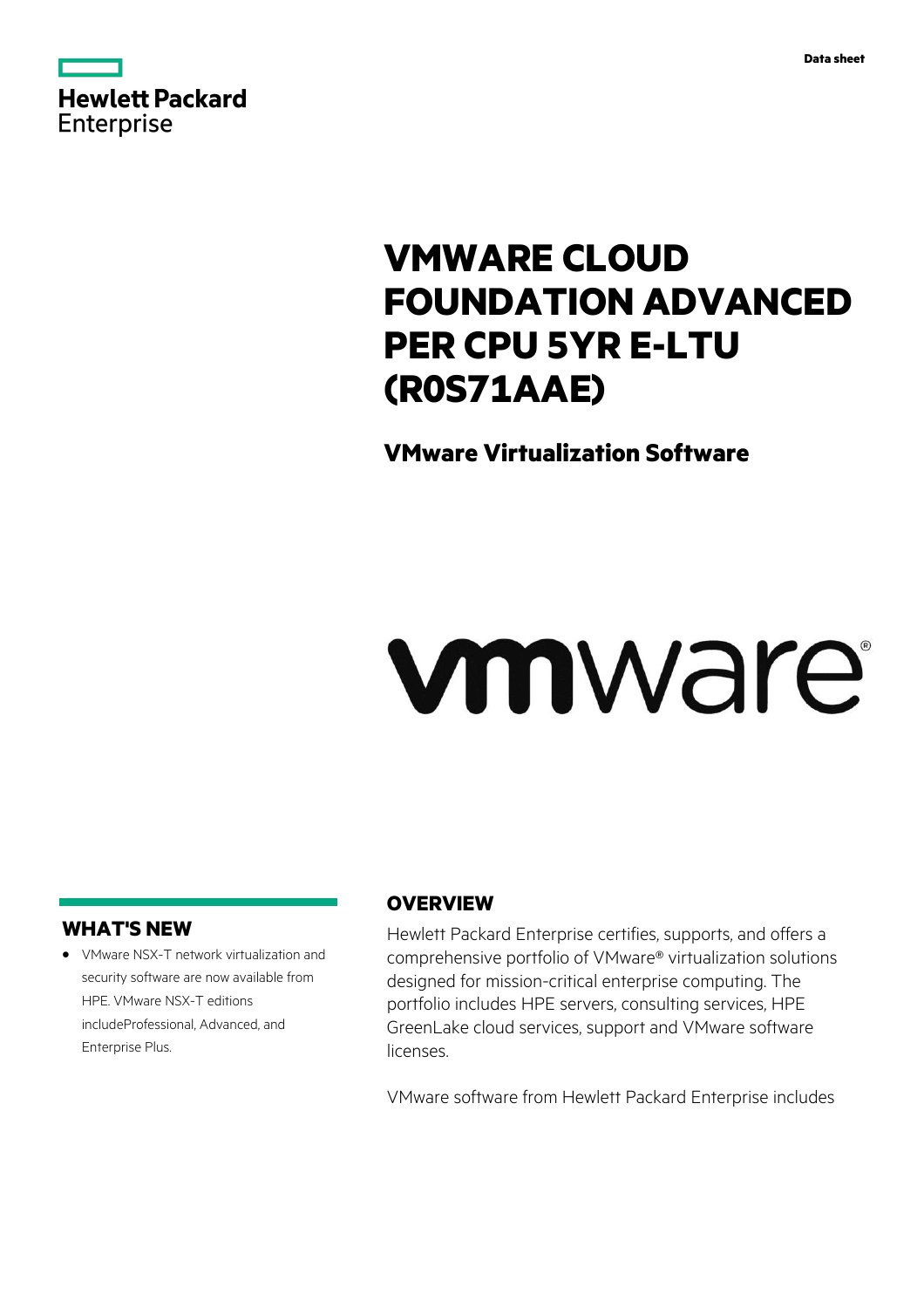either  $1/3/4/5$  years of 24x7 unlimited support and subscription services. With this support, customers receive installation, configuration and troubleshooting support.

### **FEATURES**

#### **HPE offers a range of VMware software to meet your specific needs**

VMware vSphere® and VMware vCenter® for data center virtualization and management

VMware vSAN™ for storage virtualization andVMware NSX® for network virtualization and security

VMware Horizon® for virtual desktop infrastructure (VDI), apps, and online services management

VMware vRealize® to build apps reliably and consistently in any cloud

VMware Cloud Foundation™for private and public cloud management